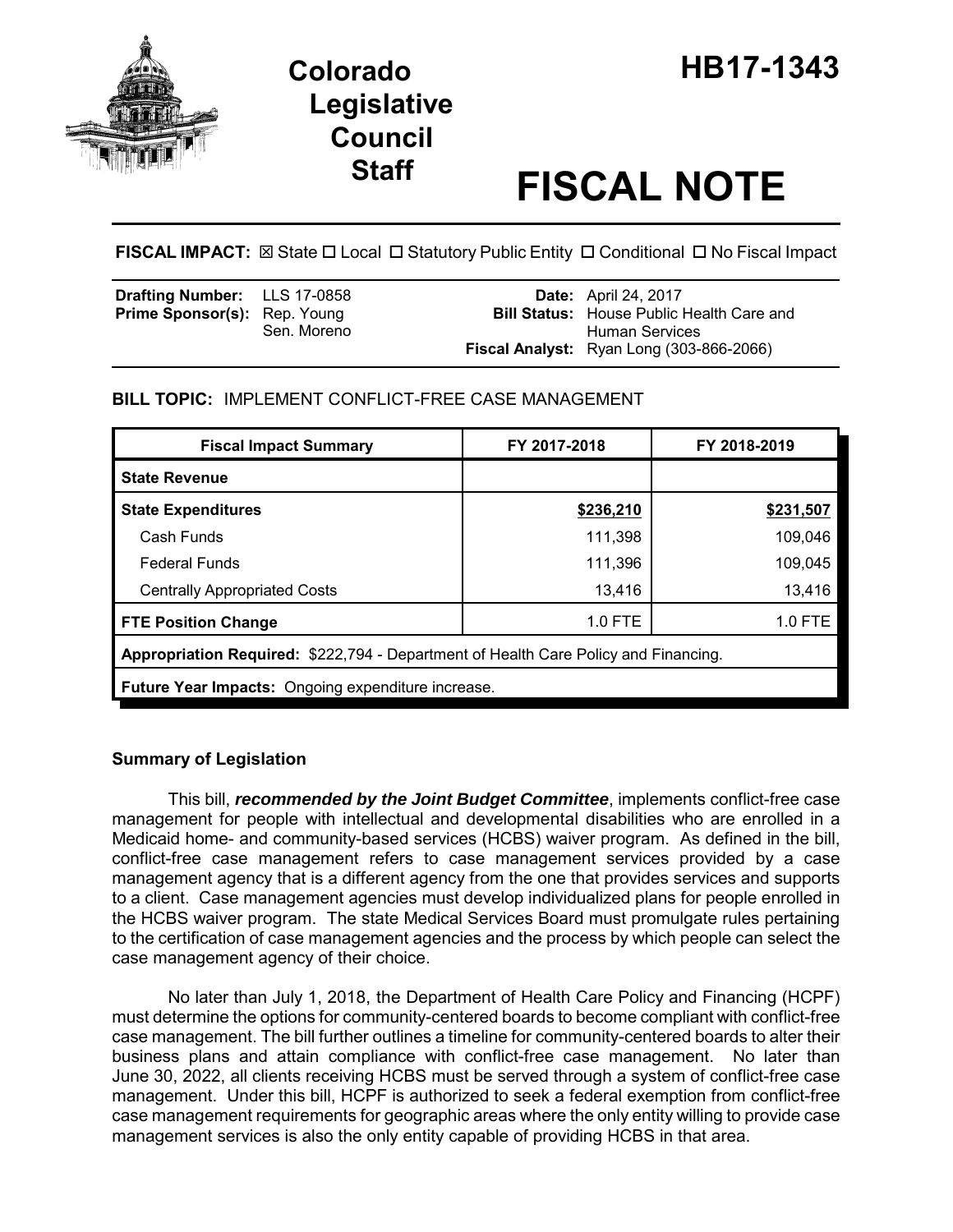April 24, 2017

### **Background**

A change in federal regulations in 2014 required that case management services and direct services under an HCBS waiver program be provided by separate agencies. House Bill 15-1318 required HCPF to submit a plan for complying with federal regulations around conflict-free case management. This plan was submitted to the Joint Budget Committee on July 1, 2016.

#### **State Expenditures**

**This bill will increase state cash fund expenditures by \$236,210 and 1.0 FTE in FY 2017-18 and \$231,507 and 1.0 FTE in FY 2018-19 and in future years.** These costs are split between the Intellectual and Developmental Disabilities Services Cash Fund and federal funds. Costs under the bill are outlined in Table 1 and described below.

| Table 1. Expenditures Under HB17-1343              |            |            |  |  |
|----------------------------------------------------|------------|------------|--|--|
| <b>Cost Components</b>                             | FY 2017-18 | FY 2018-19 |  |  |
| <b>Personal Services</b>                           | \$67,141   | \$67,141   |  |  |
| <b>FTE</b>                                         | 1.0 FTE    | 1.0 FTE    |  |  |
| <b>Operating Expenses and Capital Outlay Costs</b> | 5,653      | 950        |  |  |
| <b>Contracting Costs</b>                           | 150,000    | 150,000    |  |  |
| Centrally Appropriated Costs*                      | 13,416     | 13,416     |  |  |
| <b>TOTAL</b>                                       | \$236,210  | \$231,507  |  |  |

*\* Centrally appropriated costs are not included in the bill's appropriation.*

*Personal services and operating expenses*. HCPF will require 1.0 FTE to oversee the implementation of, and ensure compliance with, conflict-free case management regulation. This includes stakeholder engagement, identification of case management agency qualifications, the development and writing of waiver amendments for submission to the Centers for Medicare and Medicaid Services, and training case management agencies on requirements. It is assumed this position will be hired July 1, 2017.

*Contracting costs*. For FY 2017-18 through FY 2018-19, HCPF requires a contractor to assist staff in the implementation of this bill. The contractor is needed to assist with the development of criteria for the business continuity plans from community centered boards, analyzing the transition to conflict-free case management, and the provision of recommendations for the evaluation of requests for the rural exemptions. It is assumed that any duties remaining after the contractor completes its work in 2019 will be transferred to existing staff in HCPF.

*Centrally appropriated costs.* Pursuant to a Joint Budget Committee policy, certain costs associated with this bill are addressed through the annual budget process and centrally appropriated in the Long Bill or supplemental appropriations bills, rather than in this bill. The centrally appropriated costs subject to this policy are estimated in the fiscal note for informational purposes and summarized in Table 2.